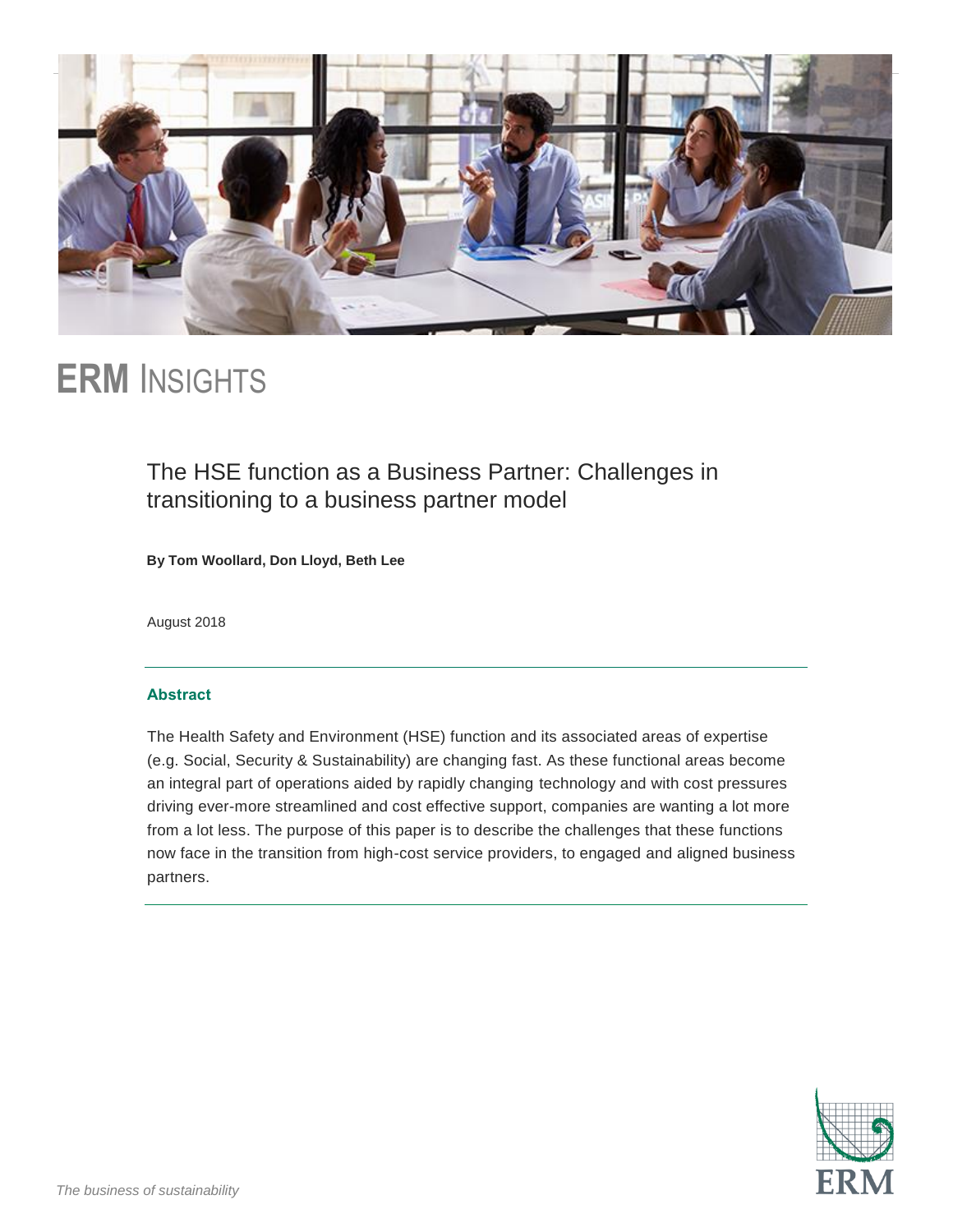# **The HSE function as a Business Partner: Challenges in transitioning to a business partner model**

According to the Boston Consulting Group, support functions (e.g. supply chain, IT, HSE, HR, finance, marketing) can make up between 10 and 45% of operating expense (2013). This is especially the case where large functional support has been built up over many years, often in the absence of an adequate focus on cost effectiveness.

As a result, we see a growing trend in re-organizing HSE functions - especially in those that are failing to effectively engage with their internal customers, as highlighted in the ERM paper *Getting ahead of the game: Re-designing the HSE function* (2016). There are not only substantial costs savings to be made in doing this, but also huge potential gains in efficiency and effectiveness.

This paper examines the challenges that these functions now face in the transition from highcost service providers, to engaged and aligned business partners. From here on in we will use HSE as a proxy that incorporates Social, Security and Sustainability services.

# Improving HSE performance & saving costs

Functional redesign programs, which establish clear accountabilities and service offerings, outsource non-core offerings and implement 'self-service' tools, are often considered to be successful in that they achieve the desired short term cost saving and efficiency goals.

In some cases, these cost savings are an illusion. A client of ours recently admitted that their HR transformation process simply transferred administrative tasks (using 'clunky self-service tools') to the front line, resulting in a 15% reduction in supervisor productivity.

Similarly, the goal of maintaining/improving performance with a lower headcount can be delusional. ERM recently worked on a HSE functional redesign project where the goal was a 30% reduction in head count and budget with no deterioration in HSE performance. While these goals were achieved during the course of the assignment, we established that the HSE performance at 14 operations, measured by regulatory compliance and injury frequency rate over a three-year period, did not correlate with either the size of the on-site HSE team, or their annual HSE budget. Site HSE performance in our experience primarily depends on the:

- Caliber and commitment of the site leadership team;
- HSE competence of the workforce;
- Inherent site risks and liabilities;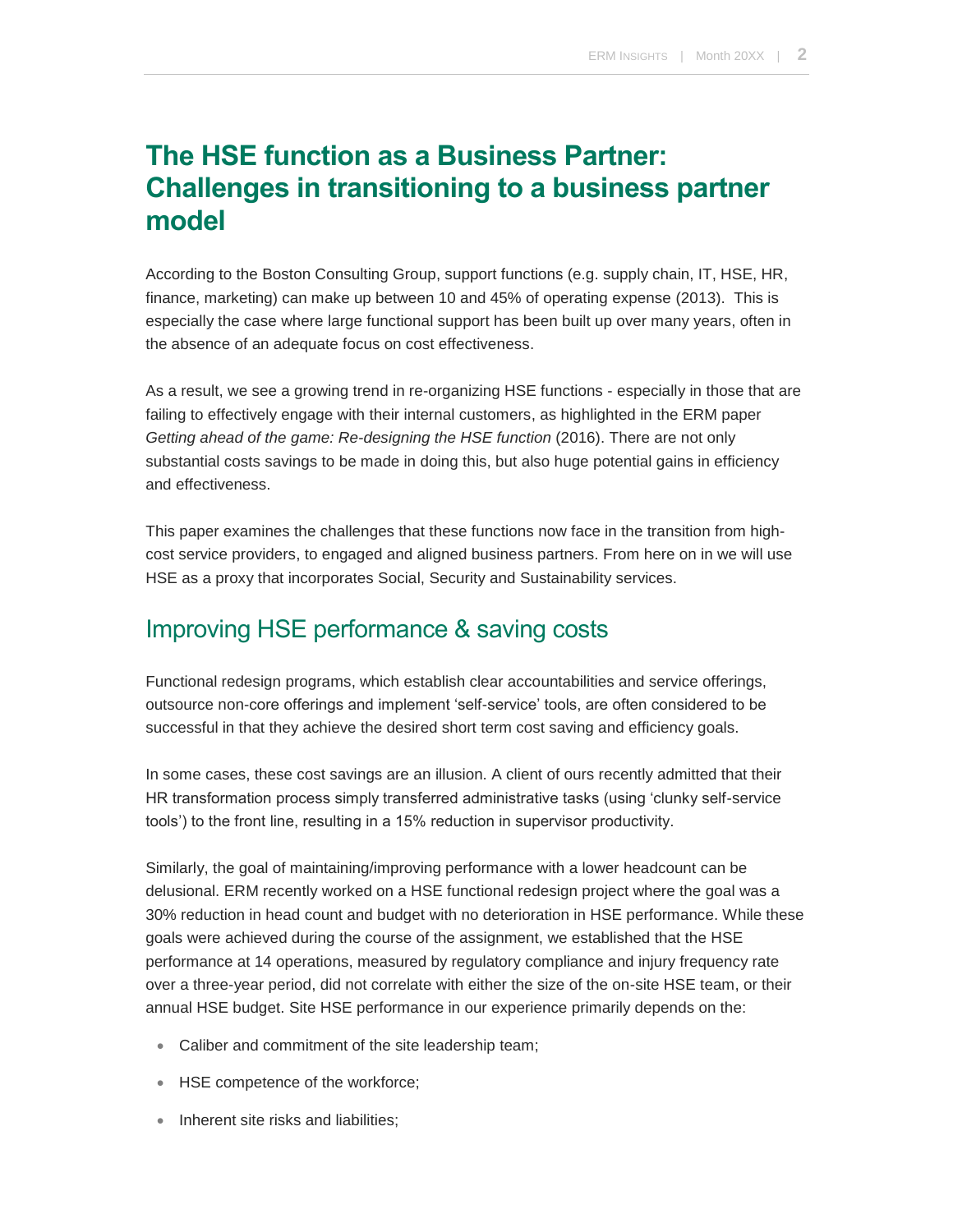Competence and capabilities of the HSE function.

In general, we find that only the last of these factors, competence and capabilities, is evaluated in any great detail during HSE functional redesign.

## HSE as a business partner

Although the business partner model concept has been around for more than 20 years, for example Ulrich's Human Resources Champions (1997), and has been widely adopted by HR and Finance functions, it has only been applied to the HSE function relatively recently e.g. during the last 5 years.

The adaptive (behavioral and cultural) goal is typically expressed as something along the lines of 'We, the HSE function, need to become an engaged and aligned business partner sufficiently flexible to meet the changing needs of our internal customers.' This is quite a tall ask for a function that typically prides itself on its depth and breadth of technical expertise; especially the environment, health and social professionals who are, more often than not, pre-occupied with ensuring both regulatory and social license to operate.

For the traditional HSE professional who has spent their entire academic and industrial career specializing in technical and regulatory detail; the need to suddenly 'become an integral part of the business, by helping to realize the strategy' or 'drive a culture of partnership by proactively finding synergies with other functions' can come across as a bit of a shock.

In order to address some of these challenges some new HSE operating models have tended to separate out the administrative/transactional elements (into service centers) from the more strategic elements of the role (business partners) as per Deloitte's Service Delivery model. Typically, regional centers of HSE expertise serving multiple business units and assets are set up to provide prioritized responses to regional needs.

### Partnering with operations

The HSE function is often rather disconnected from operational needs; this is arguably because of the important role it plays with its other key stakeholders (e.g. regulators and the local community). Functions, and HSE is no exception, are frequently viewed by operations as being more focused on rolling out new systems and programs from the top, or reporting data to 'corporate' than providing practical support to operations' senior leadership.

When it comes to the quality and level of support they receive, operational leaders are often dissatisfied. We recently interviewed over 100 superintendents and supervisors to provide 'voice of the customer' feedback as part of a global functional redesign program. While their HSE technical expertise was not challenged, their practical knowledge of the operations and willingness to work as a team - sometimes at very short notice, to solve practical problems -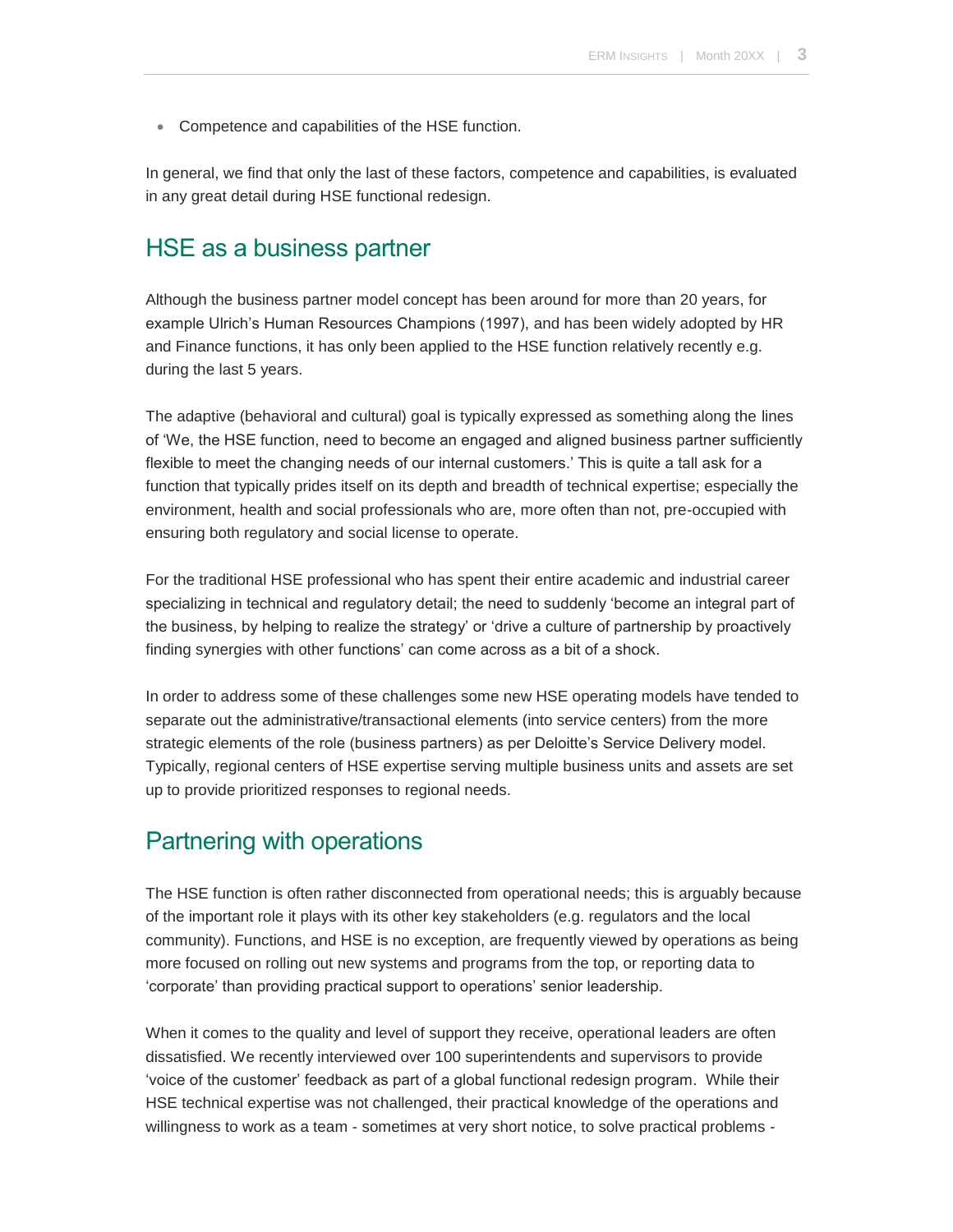was. As one supervisor put it 'HSE folks design systems and tools for stable, fully staffed production, they don't seem to understand the day-to-day reality of operations.'

Customer feedback is not collected as often, or as systematically, as it should be. HSE functions are often tasked with making their own organizations 'fit for purpose' and frequently omit to include the perspective of their customers, ironically missing the partnering concept.

### When HSE business partnering fails

The level of success in transitioning the traditional HSE function from high-cost service provider to aligned and engaged business partner has at best, been patchy. The reasons for this include:

#### **Lack of a strong leadership network**

Too often insufficient effort is made to ensure that deep and well-networked relationships are in place. Having competently resourced, safe, compliant, efficient and reliable operations is typically the shared goal. For the HSE business partner it is not all about 'pull' from the customer, there is quite a bit of 'push' as well (because of new regulations or a desire to step up performance). For business partnering in HSE to be successful, there has to be a respectful and trusted 'peer to peer' relationship with operations. When there are fewer dedicated HSE resources in-house, the HSE business partners also needs to learn to treat suppliers and contractors as partners. The role of the HSE business partner is complex; if it is simply a re-packaged HSE VP or team leader role, it is unlikely to work.

#### **A lack of clarity on accountabilities and 'ways of working'**

Specifically around who owns HSE risks and who makes the essential and critical calls. As one operational leader put it to us recently: 'If I own the HSE risks what does my HSE business partner own? If it is a true partnership then they have to have some skin in the game'. If this is not resolved then the business partner will only ever serve and advise. The hand-over points between business partners, operations and centers of expertise and/or service centers have to be clearly defined and well understood.

#### **Lack of engagement with operations**

Operational leaders need support, and they need help in understanding what kind of support they need. If operational leaders do not get what they need from their HSE business partner, they typically, and very quickly, will find ways of getting the support they need from elsewhere.

## When HSE business partnering works well

Much has been written about how to make business partnering work efficiently and effectively. Whilst most of it is based on learnings from HR and Finance, it is highly relevant to the HSE function. What we see when it comes to successful HSE business partnering is: